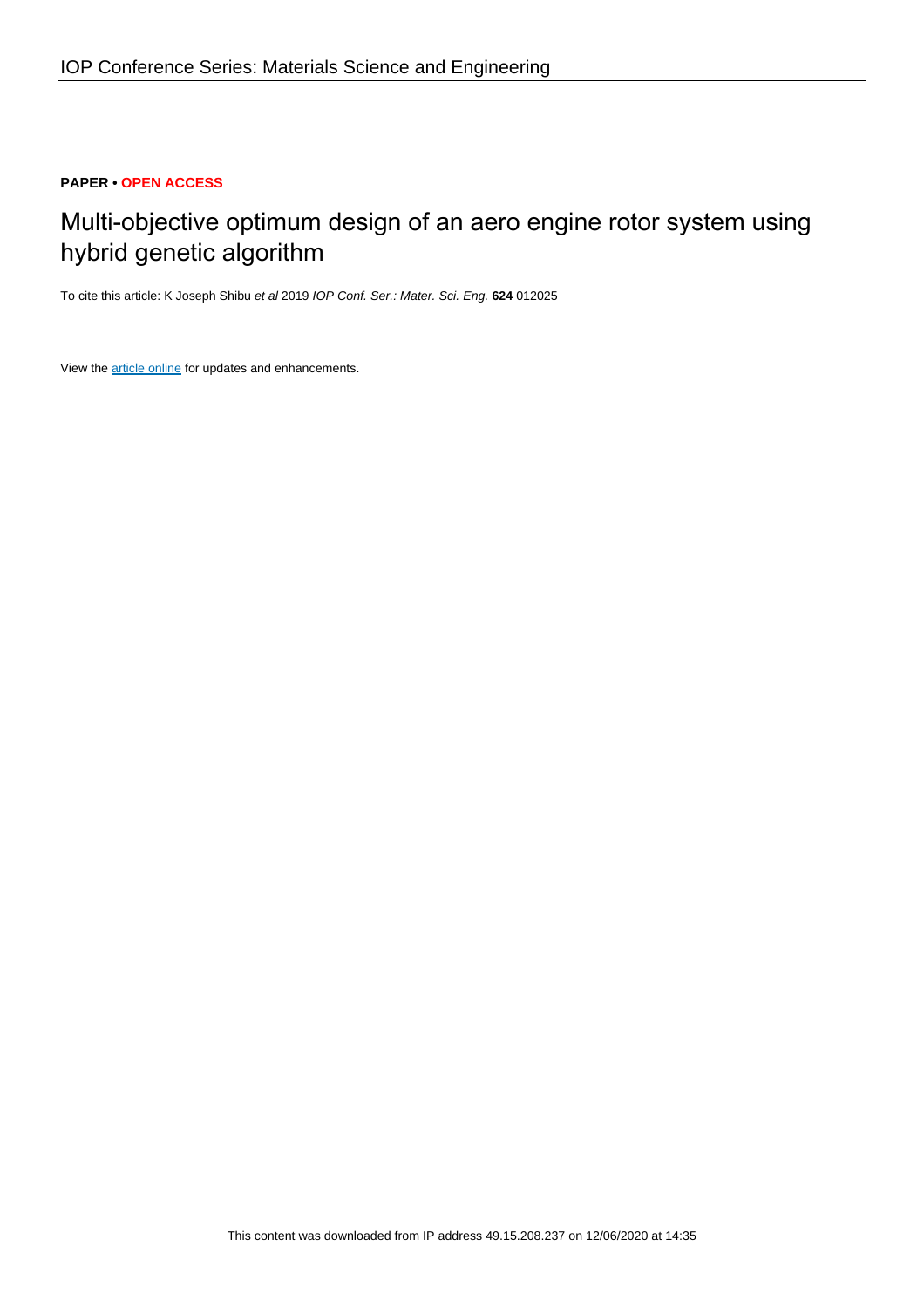IOP Conf. Series: Materials Science and Engineering **624** (2019) 012025 doi:10.1088/1757-899X/624/1/012025

# **Multi-objective optimum design of an aero engine rotor system using hybrid genetic algorithm**

 $J$ oseph Shibu  $K^{1, 2}$ ,  $K$  Shankar<sup>2</sup>, Ch. Kanna Babu $^1$  and Girish  $K$  Degaonkar $^1$ 

<sup>1</sup> Aero Engine Research and Design Centre, HAL, Bengaluru, 560017 <sup>2</sup>Department of Mechanical Engineering, IITM, Chennai

Email ID: josephshk@gmail.com

**Abstract.** A working aero engine rotor system is subjected to multi-objective optimisation using Genetic Algorithm based optimisation. A Hybrid Genetic Algorithm (HGA) is introduced to reduce the weight and unbalance response of the rotor system with constrain on critical speed. The existing aero engine gear box casing vibration is found to be within the critical speed constraint and additional constraints are imposed to move the critical away from this zone. Bearing–pedestal model and Rayleigh damping model are used for accurate results. The optimisation resulted in Pareto optimal solutions and best solution selected using utopia point concept. The outcome of the paper is a comparative study which highlights the advantages of HGA over Controlled Elitist Genetic Algorithm (CEGA) and Goal Programming (GP).

#### **1. Introduction**

Aero engines are the backbone of an aircraft. Rotor dynamics analysis of the aero engine rotor system will ensure that unwanted vibrations are not hampering the satisfactory operation of the engine. Optimisation is introduced to rotor dynamics problems to improve the design of rotor systems. When more than one objective is to be addressed at a time, multi-objective optimisation is the preferred method. Initial studies on optimisation of the rotor system considered a single objective. Weight was optimized by programming the optimisation problem by converting it into a non-linear mathematical problem [1]. Further studies on weight optimisation introduced additional constraints and design variables [2]. Another weight optimisation problem discussed in detail the gyroscopic effects on optimisation [3]. All these studies employed weight as single objective and constraints are imposed for other potential design variables.

 Simultaneously optimizing different design variables has its own advantage and researchers explored the same over time. The weighted function of vibration due to unbalance and stability limit is studied and support structure is modified to achieve positive results [4]. Pareto front is generated for the same problem to arrive at a set of alternate solutions for the designer [5]. Weight is combined with the force transmitted to bearing locations and multi-objective optimisation is carried out [6]. Immune Genetic Algorithm was applied to the same problem and resulted in better solutions [7]. This study explored the potential of the immune system and applied the same to the genetic algorithm. The initial convergence of the genetic algorithms is prevented and the search is extended to different optimal solutions. The emphasis of the algorithm was on the selection of the population. HGA used for the present problem concentrate on reducing the convergence time with improvements over the solutions obtained [8]. The novel elements of the present study are discussed here. An algorithm better equipped to reach optimum solutions in an efficient manner is introduced to multi-objective optimisation of an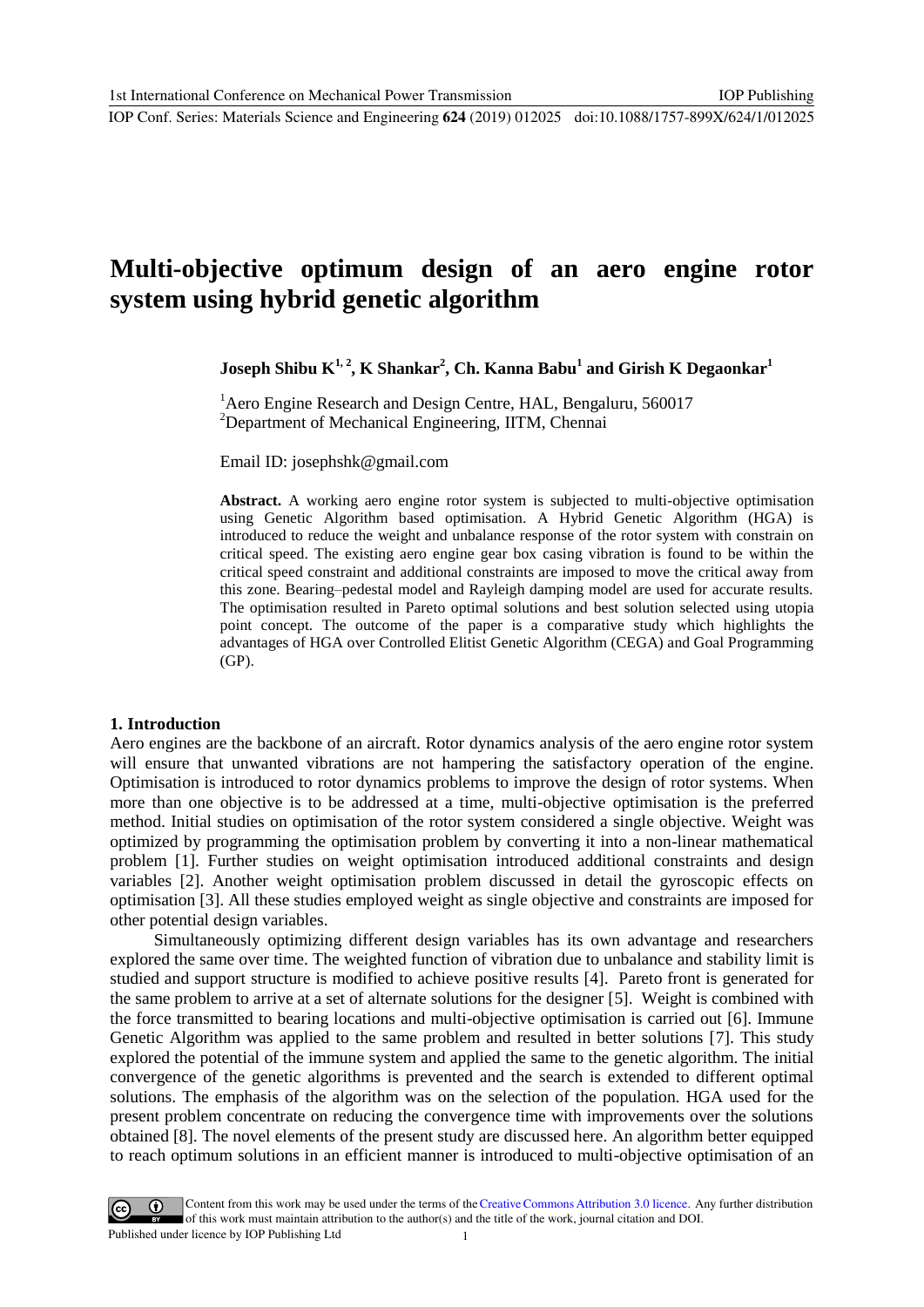IOP Conf. Series: Materials Science and Engineering **624** (2019) 012025 doi:10.1088/1757-899X/624/1/012025

aero engine rotor system. The effectiveness of the algorithm is proved by comparing it with existing proven algorithms.

#### **2. Optimisation Methods**

Optimisation is the minimisation or maximisation of different functions by altering variables influencing the functions. Multi-objective optimisation results in Pareto optimal solutions which represent a trade-off between the objectives considered and are superior to all other possible solutions. Point close to the Utopia point, which represents minimum value of the objectives considering one at a time, is the optimum solution [9].

#### *2.1. Controlled Elitist Genetic Algorithm(CEGA)*

The theory about Genetic Algorithms is found in abundance in the literature and [10] is one of the best references among them. Non-dominated Genetic Algorithm (NSGA) is an algorithm to generate Pareto front for multi-objective optimisation and it works on the concept of non-domination of solutions [11]. The drawbacks such as difficulties associated with computation of solution, absence of elitism and the requirement of choosing an optimal parameter value for sharing parameter, led to the development of NSGA-II [12]. By incorporating control over the elite members, NSGA-II is modified and Controlled Elitist Genetic Algorithm is developed [8].

#### *2.2. Goal Programming (GP)*

The goal programming allows the user to set goals or targets for the objective functions and they are achieved satisfactorily [13]. Hence, this method is simpler compared to other traditional optimization algorithms, and results are attained quicker. Once the goals are set, the objective functions are transformed into constraints. The objective function is also restructured accordingly. Its restructuring methodology categorises the goal programming into scaled and unscaled versions. The present work uses the scaled version of the goal programming technique [14].

#### *2.3. Hybrid Genetic Algorithm(HGA)*

CEGA takes numerous function assessments to attain convergence although it reaches the area next to an optimal Pareto front comparatively fast. Hence CEGA is used for a diminutive number of generations to reach close to an optimum front and this solution is the initial point for goal programming solver that is quicker and proficient for a local search. The solutions obtained from HGA are combined with the existing population and a new Pareto front is obtained. Goals required for Goal Programming are provided by CEGA as the extreme points from the Pareto front established in previous run [8].

#### **3. Rotor dynamics Model**

The Rayleigh circular beam element is used for modeling the distributed shaft. Rigid disks representing the mass and inertia properties of compressor and turbines are attached to respective locations on shaft. Procedure for modeling is detailed in [15]. The single spool rotor system is made of stepped shaft carrying three disks and supported on two bearings. A segment of the turbines are selected as rotor and steel alloy hollow cylinder is used for connecting the two turbines. The schematic of the rotor system representing with the disks, bearings and their properties are shown in Figure-1. Initial configuration data and the material characteristics of the rotor are shown in Table-1.

Flexible pedestal of mass  $M<sub>1</sub>$  and stiffness of  $K<sub>1</sub>$  is connected to bearing of stiffness  $K<sub>2</sub>$ . Stiffness of the bearing is in series with stiffness of pedestal. This forms four degrees of freedom system. This system is converted to two degrees of freedom system with stiffness  $K_{eq}$  as shown below:

$$
K_{eq} = \begin{bmatrix} \frac{K_2(K_1 - \omega^2 M_1)}{K_2 + K_1 - \omega^2 M_1} & 0\\ 0 & \frac{K_2(K_1 - \omega^2 M_1)}{K_2 + K_1 - \omega^2 M_1} \end{bmatrix}
$$
(1)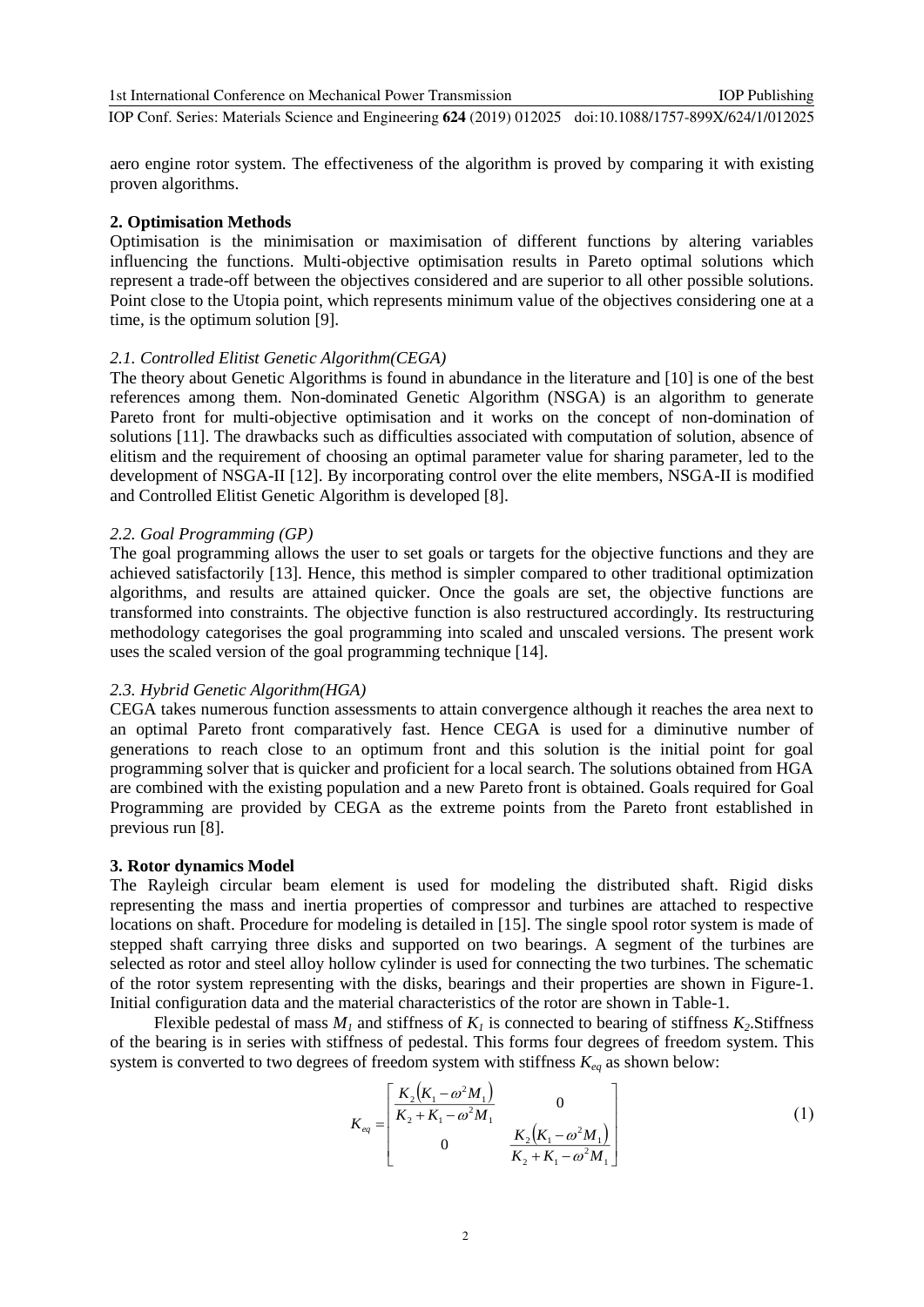IOP Publishing

IOP Conf. Series: Materials Science and Engineering **624** (2019) 012025 doi:10.1088/1757-899X/624/1/012025

*ω* is the angular velocity of the rotor system.

The proportional damping model known as Rayleigh damping [16] shown below is used.

$$
[C] = \alpha [M] + \beta [K_{\text{shaff}} + K_{\text{eq}}]
$$
 (2)

*[C]* is damping matrix,  $\alpha$  and  $\beta$  are Rayleigh damping coefficients,*[K<sub>shaft</sub>]* is the stiffness due to shaft.

| Element | diameter<br>inside<br>(m) | outside<br>diameter(m) | length<br>(m) | Material      | Density<br>$(kg/m^3)$ | Elastic<br>modulus      |
|---------|---------------------------|------------------------|---------------|---------------|-----------------------|-------------------------|
|         |                           |                        |               |               |                       | (N/m <sup>2</sup> )     |
|         | 0                         | 0.020                  | 0.02          | Steel alloy   | 7760                  | $2.1x10^{11}$           |
| 2       | 0                         | 0.020                  | 0.025         | Steel alloy   | 7760                  | $2.1x10^{11}$           |
| 3       | 0                         | 0.014                  | 0.028         | Steel alloy   | 7760                  | $2.1x10^{11}$           |
| 4       | 0                         | 0.020                  | 0.022         | Steel alloy   | 7760                  | $2.1x10^{11}$           |
| 5       | 0                         | 0.015                  | 0.0055        | Steel alloy   | 7760                  | $2.1x10^{11}$           |
| 6       | 0                         | 0.015                  | 0.0055        | Steel alloy   | 7760                  | $2.1x10^{11}$           |
| 7       | 0                         | 0.020                  | 0.07          | Steel alloy   | 7760                  | $2.1x10^{11}$           |
| 8       | 0                         | 0.015                  | 0.0055        | Steel alloy   | 7760                  | $2.1x10^{11}$           |
| 9       | 0                         | 0.015                  | 0.0055        | Steel alloy   | 7760                  | $2.1x10^{11}$           |
| 10      | 0                         | 0.020                  | 0.01          | Steel alloy   | 7760                  | $2.1x10^{11}$           |
| 11      | 0                         | 0.040                  | 0.015         | Nimonic alloy | 8180                  | $2.05x10^{11}$          |
| 12      | 0                         | 0.040                  | 0.01          | Nimonic alloy | 8180                  | $2.05x10^{11}$          |
| 13      | 0.020                     | 0.050                  | 0.02          | Steel alloy   | 7860                  | $2.0875 \times 10^{11}$ |
| 14      | 0                         | 0.040                  | 0.01          | Nimonic alloy | 8180                  | $2.05x10^{11}$          |
| 15      | 0                         | 0.040                  | 0.01          | Nimonic alloy | 8180                  | $2.05x10^{11}$          |

**Table 1.** Initial design for distributed rotor



**Figure 1.** Rotor system schematic

Formulation of the multi-objective optimisation problem

*3.1. Step-1: Selection of Pedestal stiffness of both bearing locations and diameters of the shaft as design variables*

Design variables are selected based on numerical experiment. Diameters of the shaft at the bearing and disk locations are not considered as design variables to simplify the design modifications.

*3.2. Step2: Selection of the second critical speed as constraint*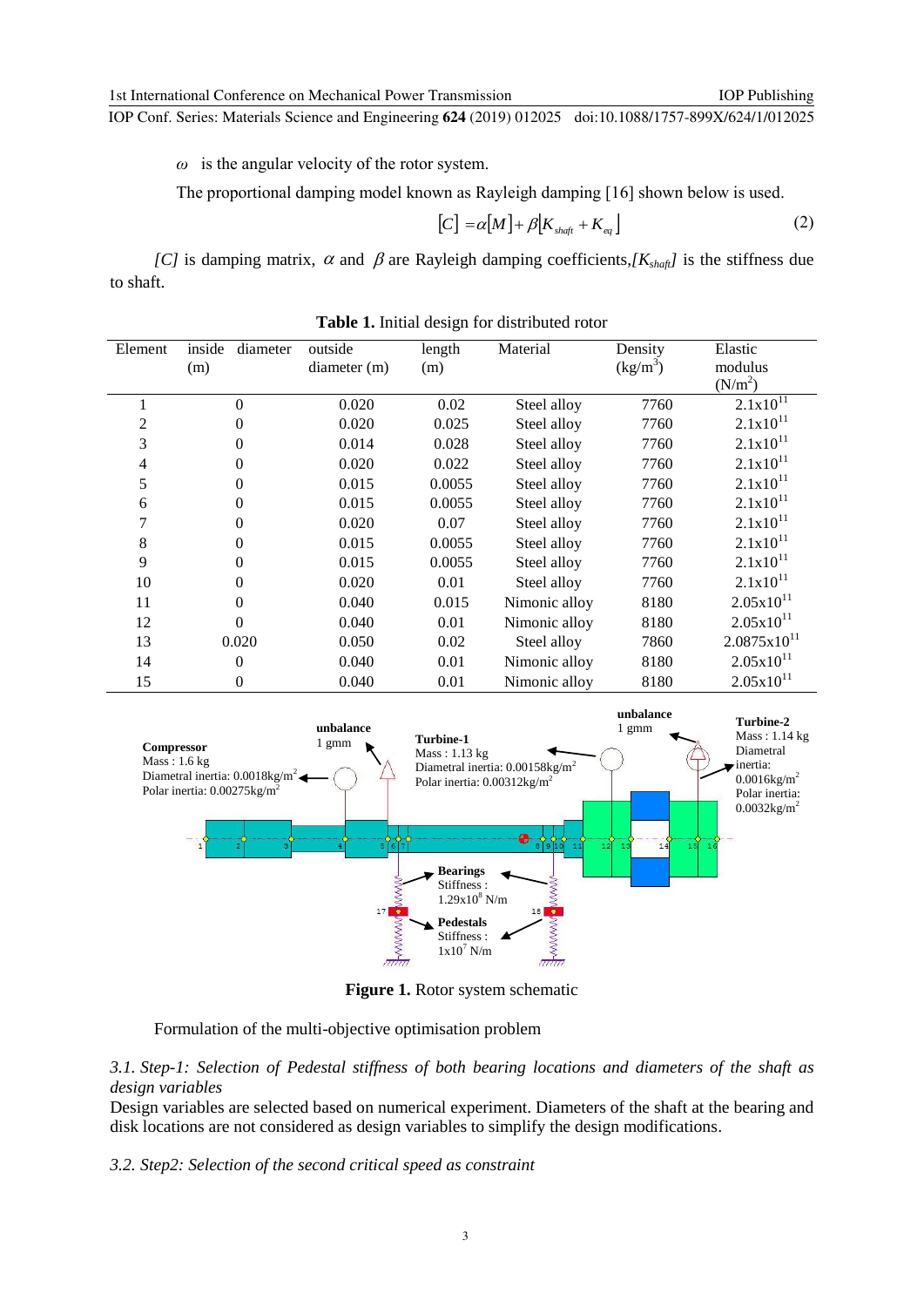IOP Conf. Series: Materials Science and Engineering **624** (2019) 012025 doi:10.1088/1757-899X/624/1/012025

$$
\Omega_{low} \le \omega_2^c \le \Omega_{high} \tag{3}
$$

 $\omega_2^c$  is the second critical speed and  $\Omega_{low}$ =1800 rad/s and  $\Omega_{high}$ =3000 rad/s are the limiting frequencies due to self sustaining speed and idle speed. In this particular case the existing engine gear box casing vibration is found to be in at 420 Hz and it is decided to shift the critical away from this zone by keeping  $\Omega_{high}$  at 2518 rad/s.

The equation of the rotor system in standard matrix form considering equations (1) and (2):

$$
[M][\ddot{p}] + (\alpha[M] + \beta[K] + \omega[G])\{\dot{p}\} + [K_{\text{shaff}} + K_{\text{eq}}][p] = \{F\}
$$
\n(4)

[M} is the mass matrix; *{p}* and *{F}* are the response and force vectors respectively.

Converting equation (4) into state space form,

$$
\begin{bmatrix}\n\left[\alpha[M] + \beta[K_{\text{shafi}} + K_{\text{eq}}\right] + \omega[G] + \omega[M]\n\end{bmatrix}\n\begin{bmatrix}\nM \\
0\n\end{bmatrix}\n\frac{d}{dt}\n\begin{bmatrix}\np \\
\dot{p}\n\end{bmatrix}\n+\n\begin{bmatrix}\n[K_{\text{shafi}} + K_{\text{eq}}\n\end{bmatrix}\n\begin{bmatrix}\n0 \\
0\n\end{bmatrix}\n\begin{bmatrix}\np \\
\dot{p}\n\end{bmatrix}\n=\n\begin{bmatrix}\n0 \\
0\n\end{bmatrix}
$$
\n(5)

Solving equation (5) damped natural frequencies are obtained.

*3.3. Step3:Selection of maximum amplitude of vibration due to unbalance and weight of shaft as the objective functions*

Consider a solution of the form given below

$$
\{p\} = \{p_s\} \cos \omega t + \{p_c\} \sin \omega t \tag{6}
$$

Substituting in equation (6) in equation (4) yields

$$
\begin{Bmatrix} p_c \\ p_s \end{Bmatrix} = \begin{bmatrix} \left( \left[ K_{\text{shaf}} + K_{\text{eq}} \right] - \omega^2 [M] \right) & \omega^2 [G] - \omega [\alpha [M] + \beta [K_{\text{shaf}} + K_{\text{eq}}] \end{bmatrix} \begin{bmatrix} F_c \\ F_s \end{bmatrix}
$$
\n
$$
(7)
$$

Using the above solution, vibration amplitude due to unbalance is written in the form below,

$$
p = \sqrt{\left(p_c^2 + p_s^2\right)}\tag{8}
$$

Weight of the rotor system is calculated using equation (9)

$$
W(x) = \sum_{i}^{n} \frac{\rho_{i} * \pi * (d o_{i}^{2} - d i_{i}^{2}) * h_{i}}{4}
$$
(9)

 $\rho$  is the density of shaft, *di* is the inner diameter, *do* the outer diameter and *h* the length of each element. *n* is the number of elements.

*3.4. Step4: Deciding the bounding limits of design variables*

$$
0.01 \le d_{o_i} \le 0.03(i = 1, 2, 4, 7, 10, 13)
$$
  
\n
$$
0.01 \le d_{i_i} \le 0.03(i = 13)
$$
  
\n
$$
1 \times 10^6 \le K_{eq} \le 1 \times 10^9
$$
\n(10)

#### **4. Result and Discussions**

The Pareto fronts generated by CEGA alone and by means of HGA are shown in Figure-2 and they are compared against each other using the spread and the average distance of the solutions. The average distance of the solutions on the Pareto front are enhanced by the use of hybrid function. The spread determines change in two fronts and that is superior for Pareto front generated by HGA. This indicates that the front has changed considerably from that obtained by CEGA with no hybrid function. It is clear that by using the HGA an optimal Pareto front is obtained but the diversity of the solution is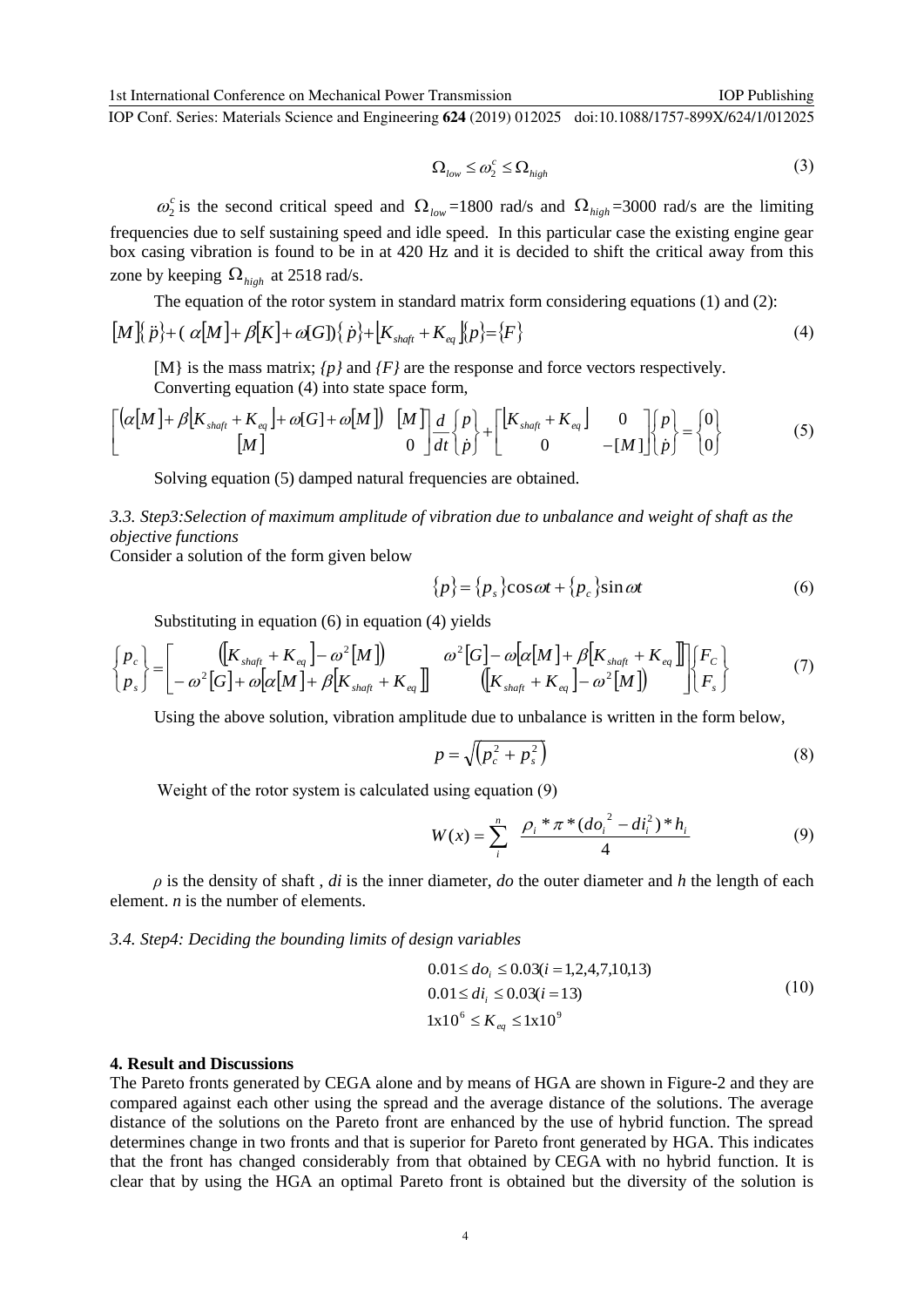IOP Conf. Series: Materials Science and Engineering **624** (2019) 012025 doi:10.1088/1757-899X/624/1/012025

reduced. This is pointed out by a higher value of the average distance measure and the spread of the front.



**Figure 2.** Pareto front for CEGA and HGA**Figure 3.** Unbalance responses of designs

The post optimal analysis is carried out to choose an optimal solution for implementing the results of optimisation. Utopia point method is used for the selection of a final solution. Amplitude of vibration for of initial design and optimum designs corresponding to HGA, CEGA and GP are shown in Figure-3. Table-2 and 3 represent the initial design and optimum designs corresponding to HGA, CEGA and GP objective function and constrain values.

| Design variable         | Element        | Initial design | <b>HGA</b>    | <b>CEGA</b>        | GР           |
|-------------------------|----------------|----------------|---------------|--------------------|--------------|
|                         |                | 0.020          | 0.0293        | 0.0280             | 0.0287       |
| Outside diameter, m     | 2              | 0.020          | 0.0239        | 0.0252             | 0.0231       |
|                         | $\overline{4}$ | 0.020          | 0.0187        | 0.0179             | 0.0186       |
|                         |                | 0.020          | 0.0115        | 0.0115             | 0.0103       |
|                         | 10             | 0.020          | 0.0173        | 0.0169             | 0.0143       |
|                         | 13             | 0.050          | 0.0401        | 0.0401             | 0.0400       |
| Inside diameter, m      | 13             | 0.020          | 0.0300        | 0.0299             | 0.0300       |
| Pedestal Stiffness, N/m | Station 6      | $1x10^7$       | $4.73x10^{8}$ | $4.73 \times 10^8$ | $4.0x10^{8}$ |
|                         | Station 9      | 1x10'          | $3.37x10^{8}$ | $2.57x10^{8}$      | $2.5x10^{8}$ |

**Table 2.** Different designs- Diameter of shaft element and bearing stiffness

| Table 3. Different designs- critical speed, shaft weight and amplitude of vibration |  |  |  |
|-------------------------------------------------------------------------------------|--|--|--|
|-------------------------------------------------------------------------------------|--|--|--|

| Parameter                  | Initial design | HGA            | CEGA                  | GP                    |
|----------------------------|----------------|----------------|-----------------------|-----------------------|
| Critical speed, rpm        | 16500-         | 19200          | 21600                 | 21400                 |
| Amplitude of vibration, mm | $2.17x10^{-2}$ | $1.50x10^{-2}$ | $1.53 \times 10^{-2}$ | $1.64 \times 10^{-2}$ |
| Weight, kgf                | .120           | 0.978          | 0.975                 | 0.950                 |

Comparing with initial design,

- HGA optimum design: Amplitude reduced by 30.8% and the weight decreased by 12.6%.
- CEGA optimum design: Amplitude reduced by 29.4% and the weight decreased by 12.9%.
- GP optimum design: Amplitude reduced by 24.4% and the weight decreased by 15.6%.

HGA solution is found to be superior to CEGA as it showed better reduction in amplitude of vibration and comparable improvement in weight. Though GP optimum solution showed better improvement in weight, the corresponding reduction is amplitude was less. A better way to compare the results of three optimization methodologies is to identify the improvements of one objective for constant value of other objective. Table-4 shows such a comparison. For the same weight HGA has shown better reduction in amplitude of vibration compared to CEGA and GP.

**Table 4.** Different designs- shaft weight and amplitude of vibration

| Parameter                  | HGA                   | CEGA                  | <b>GP</b>             |
|----------------------------|-----------------------|-----------------------|-----------------------|
| Weight, kgf                | 0.95                  | 0.95                  | 0.95                  |
| Amplitude of vibration, mm | $1.62 \times 10^{-2}$ | $1.63 \times 10^{-2}$ | $1.64 \times 10^{-2}$ |